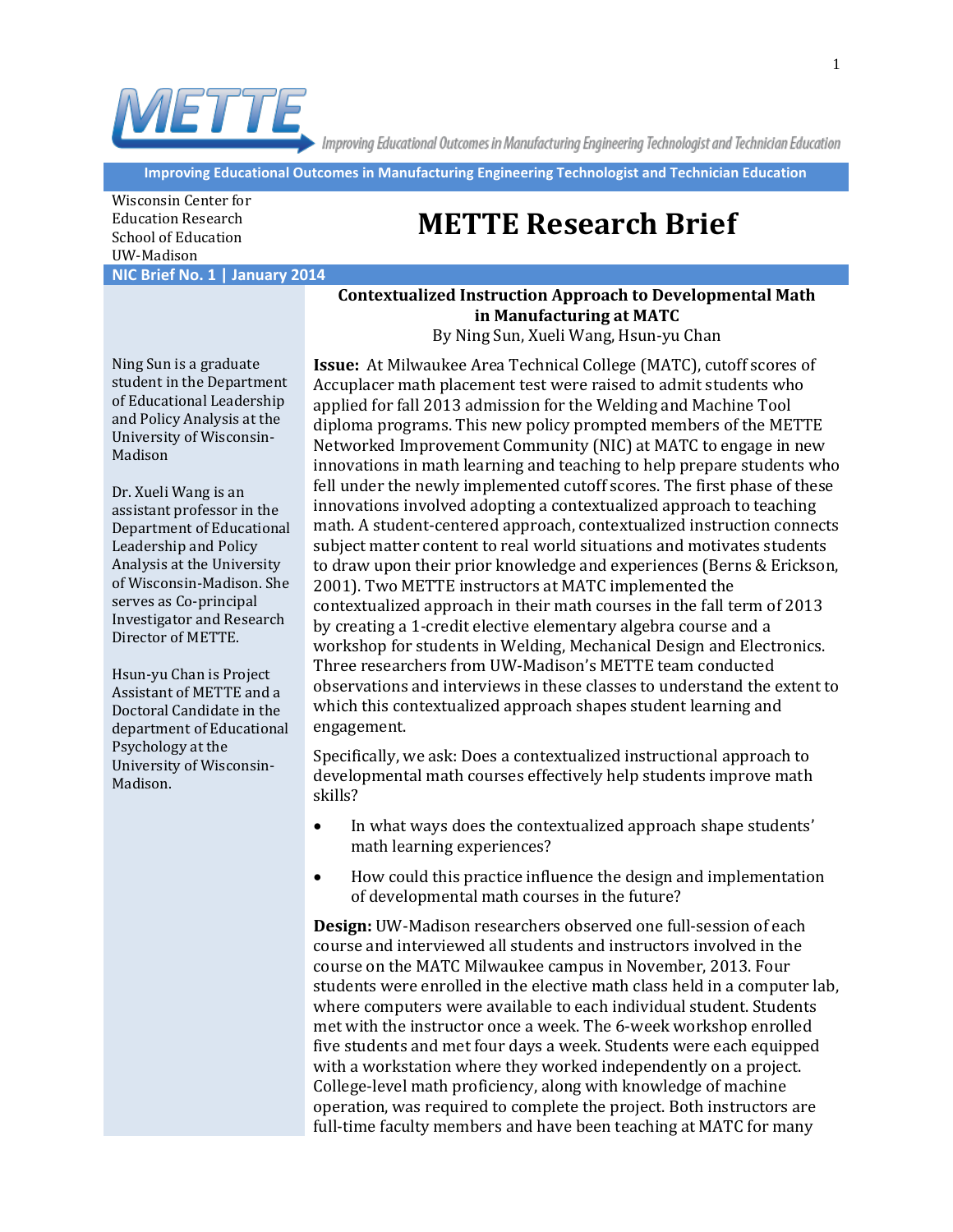years. Prior to joining MATC, they both worked in the manufacturing industry. All students were informed about the observation and interviews prior to the visits of the UW-Madison team and agreed to participate.

#### **Findings:**

Class Atmosphere

Students in the elective math class described the class as "warm and friendly," and they felt comfortable sharing ideas and raising questions. Despite the fact that the computer lab was not physically set up to facilitate interaction, students referred to this lab their "gathering place" and "home room." In the workshop class, students all arrived on time and started working at the machines immediately. They were working on their own project turning a metal cube into a part that was illustrated in a blueprint on the textbook. The instructor walked around the room and checked every student's progress as well as adherence to safety standards. Students indicated that this environment helped them concentrate on their work and it was easy to find help from the instructor or peers.

Students' perception of mathematics

Students in the elective math class were aware of their underpreparedness in math and did not hesitate to admit that they were intimidated by the breadth of math topics. One student noted during the interview:

*There is just too much information. It is like you go to a restaurant, and they give you a big menu. It is hard to pick out something specific, because you have so much. By being so much, it is intimidating.*

Nevertheless, they were motivated to learn:

*Don't just give it to me and let me pass a C or D. I don't want to just pass by the basic knowledge of it. If I don't understand something, guess what, I want to know.*

The instructor of the workshop also indicated during the interview that students were afraid of and uncomfortable with using machines at the beginning of the academic term, showing a low level of confidence in applying math and other relevant knowledge to tasks at hand. It appeared that since then, this sense of intimidation had started to disappear. During the class observation, researchers found that students were all using machines with no fear. They were comfortable asking questions, reporting mistakes they had made, and open to discussion about their mistakes with others.

It is worth noting that, with these supports, students not only seemed to have improved their math skills, but also experienced an increased level of math self-efficacy. As a student in the math elective class expressed:

*When you get math, it gives you a personal up boost. You know, like I can do math. It is not everybody can do math. It is more*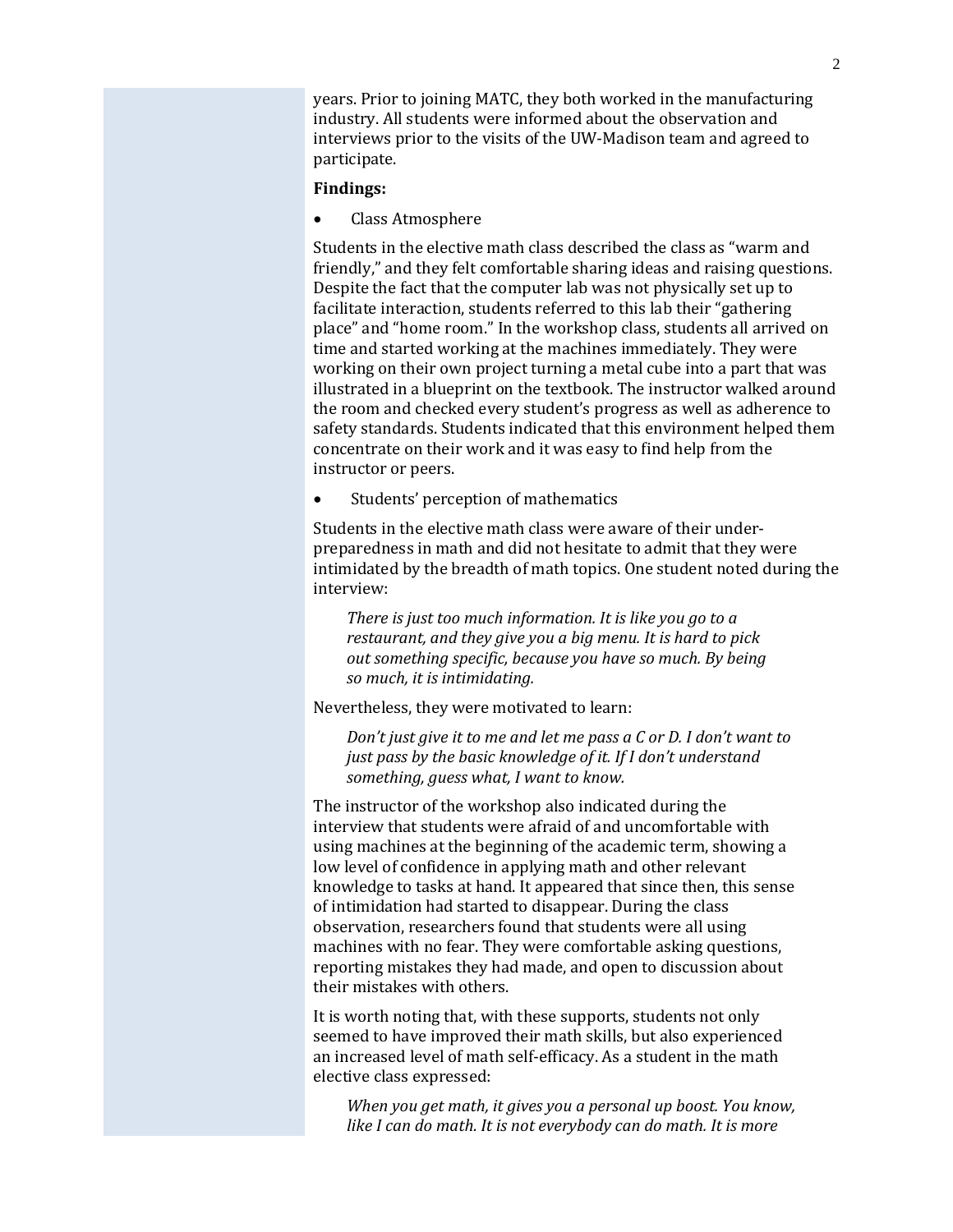*personal, it is more like the ego boost.*

• Student-Faculty Interaction

In the elective math class, students indicated that the interactive nature of instruction and peer collaboration were key to their motivation and persistence in this class. As one of the students pointed out:

*That is why I say this is like a "home room." This is something every student should have, something where you can go and get your foundations… If there were seven or [more] students, it still wouldn't be bad, because you still have enough interaction with the teacher.*

Moreover, students agreed that interacting with the instructor in a positive manner contributed to their improved learning experiences. Students also appreciated the instructor's effort to assist students' academic needs in general:

*This is the only class like this [where] you can have that handson benefits and the connection with the teacher.*

*This is what [this class] does. It helps you work out what the problem is, whatever the problem is. If I got a problem in welding, I got [the instructor] to help. If I got problems in English, I would go to [the instructor], although I don't know how much [the instructor] knows about English. But [the instructor] can direct me to the right position.*

In the workshop, the instructor closely followed everyone's progress. Students seemed to be very comfortable interacting with the instructor, demonstrating a close relationship. The instructor tended to engage the students in long conversations if they encountered math problems in the project. Instead of offering answers directly, the instructors provided hints and tips on formulas, asked a series of short questions, and led the students to come up the correct answer on their own, step by step. Students indicated that such conversations were challenging but helped them learn how to cope with similar problems in the future. This level of comfort that seemed to have led to the open and conducive learning process was largely attributed to the instructor's desire to develop great rapport with students:

*[Students] are no difference as my kids. I am proud when I see their progress… I have high expectations for them, and I provide them the support they needed to reach my expectations.*

Connection with Course Content

Students in the elective math class indicated that this class was closely tied with the program, and perseverance seemed to be the key to success:

*If we don't need this math in everyday in whatever the field we are going to, we don't need it… Because if we cut something, we need to know why do we have to do this in order to get to this point… A lot of the math classes they don't*